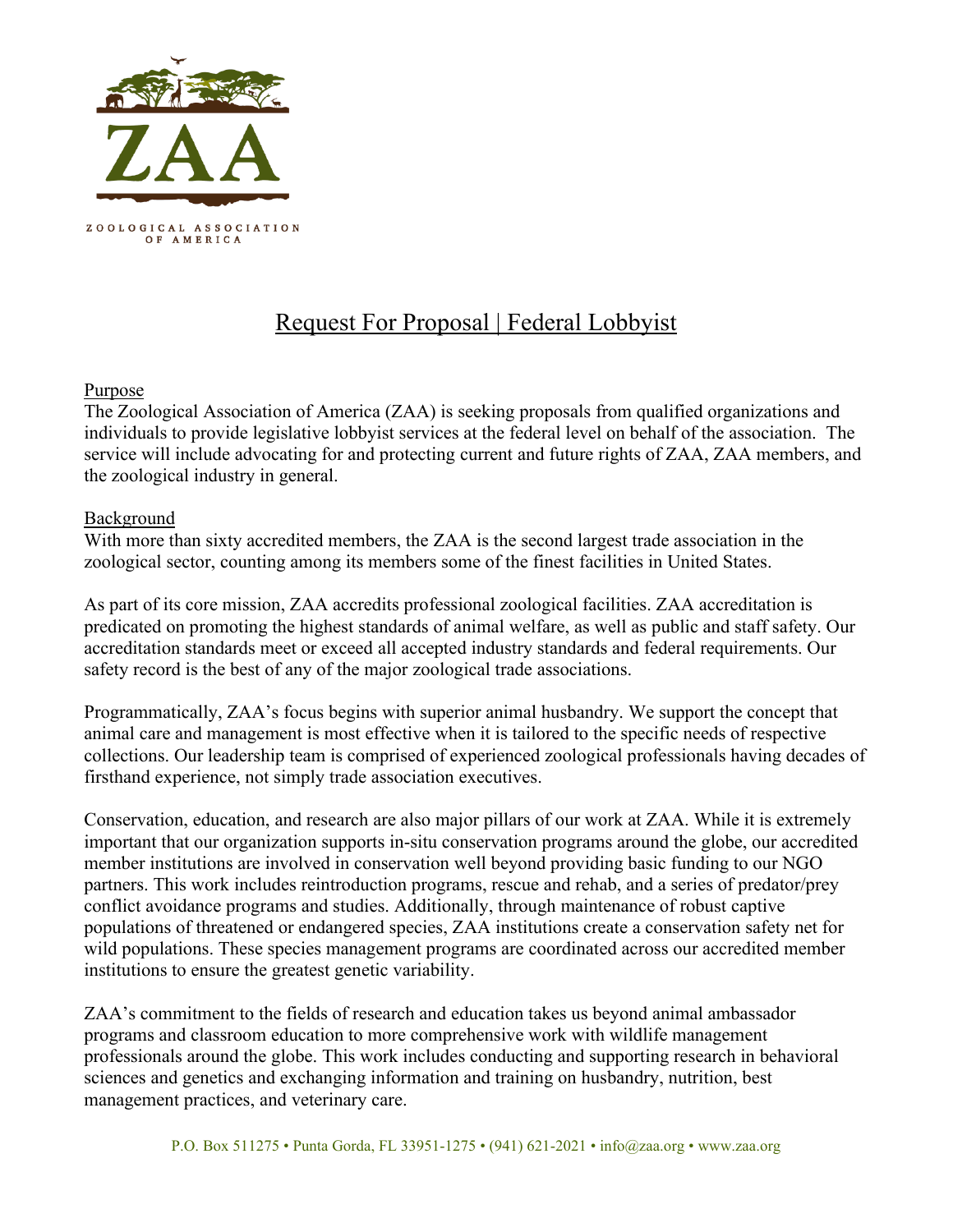#### Services required

# Lobbying

- Represent ZAA's interests in the U.S. Congress
- Promote the ZAA brand in the U.S. Congress
- Direct lobbying of U.S. Congress, where appropriate
- Direct lobbying of federal agencies and the Administration, where appropriate
- Testify and lobby before legislatures and/or agencies, as necessary on behalf of ZAA
- Maintain compliance with federal lobbying rules and registrations.
- Inform ZAA about federal registering requirements for principals

# Education

- Educate members of U.S. Congress, their staffs, and professional staff on policy
- Represent ZAA's interests in relevant federal agencies, interface with federal officials to promote appropriate engagement with ZAA leadership and the membership
- Promote the ZAA brand to relevant federal agencies and the Administration
- Educate relevant federal agencies and the Administration

# Counsel

- Interface with ZAA Executive Director and provide counsel regarding federal issues
- Provide counsel to ZAA regarding federal policy
- Work with ZAA leadership to aid in drafting administrative comments
- Work with ZAA leadership to aid in drafting federal correspondence
- Develop strategies to leverage ZAA individual members and help them engage in advocacy
- Assist in the development and implementation of ZAA's legislative agenda

# Additional Services

- Identify, track, and report on legislation, legislative proposals, and agency policies and regulations that may affect ZAA and/or its members. Keep a spreadsheet current on the status of legislation and agency policies.
- Report activities a minimum of the following:
	- o Telephone or weekly updates on pending issues as they arise
	- o Brief monthly written status report
- Assist in the development of relationships with key legislators and regulatory agencies.
- Leverage personal relationships with elected officials and members of the Administration and members of relevant federal agencies.

#### Term of Agreement

The agreement will run for a period of one year, beginning January 1, and may be renewed on an annual basis going forward.

#### Proposal Submission and Deadline

Please submit your proposal to info@zaa.org no later than 5:00 pm on August 31, 2022.

At a minimum, qualification submittals should include:

1. A list of at least three clients for whom you have performed these services within the past five years and successes achieved with them. Include agency, contact name, address, email address, and telephone.